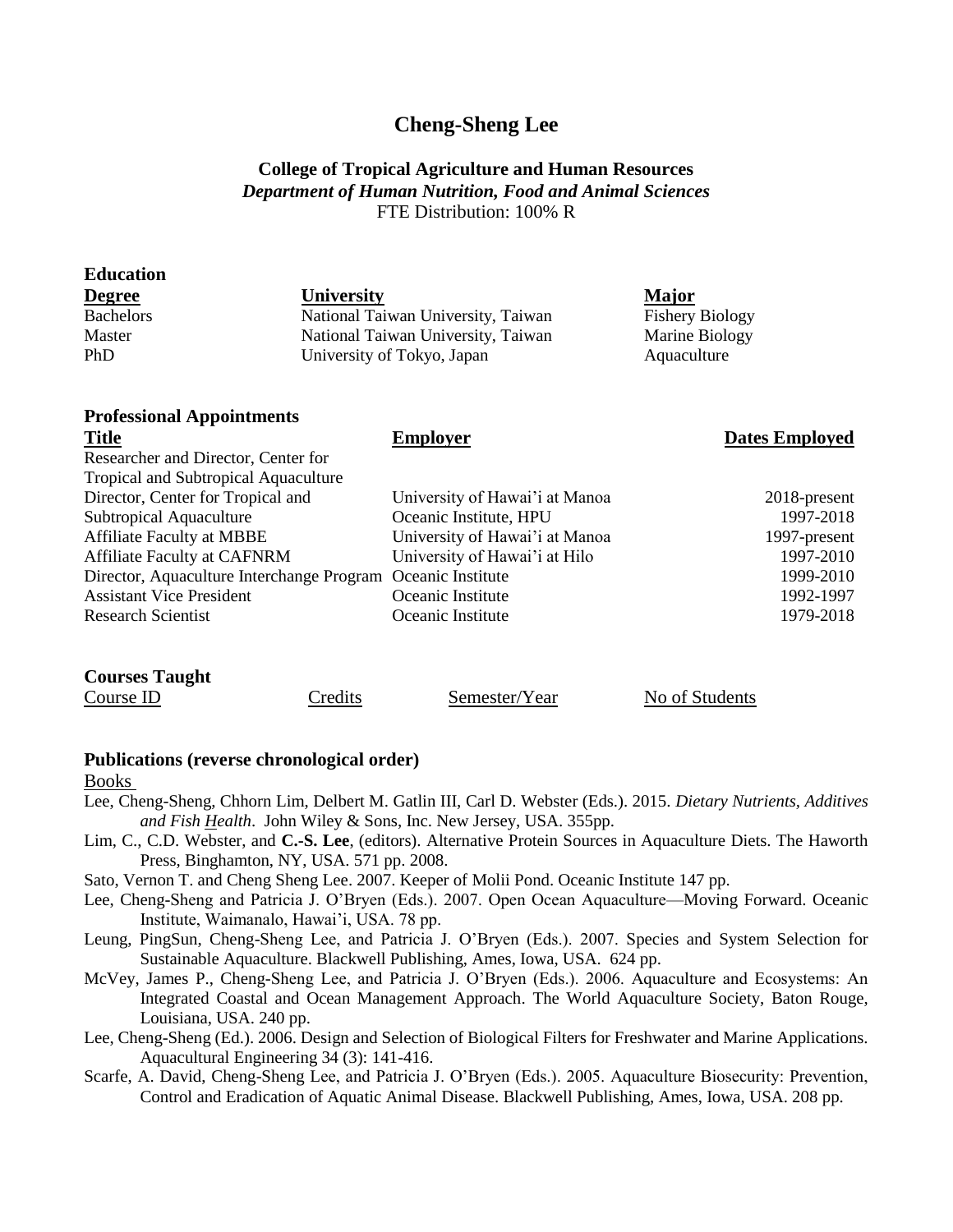- Lee, Cheng-Sheng, Patricia J. O'Bryen, and Nancy H. Marcus (Eds.). 2005. Copepods in Aquaculture. Blackwell Publishing, Ames, Iowa, USA. 269 pp.
- Lee, Cheng-Sheng (Ed.). 2003. Aquaculture: Retrospective and Outlook. An Aquaculture Summit. Asian Fisheries Society, Quezon City, Philippines and The World Aquaculture Society, Baton Rouge, Louisiana, USA. 314pp.
- Lee, Cheng-Sheng and Patricia J. O'Bryen (Eds.). 2003. Biosecurity in Aquaculture Production Systems: Exclusion of Pathogens and Other Undesirables. The World Aquaculture Society, Baton Rouge, Louisiana, USA. 293 pp.
- Lee, Cheng-Sheng and Patricia J. O'Bryen (Eds.). 2002. Aquaculture Growout Systems Challenges and Technological Solutions. Reviews in Fisheries Science 10 (3&4): 391–620.
- Lee, C-S. and A. Ventura (editors). Status of Aquaculture in China. Proceedings of a Workshop hosted by The Oceanic Institute. Waimanalo, Hawaii, USA, 19-21 February 2002. 126 pp. 2003.
- Lee, Cheng-Sheng and Pat O'Bryen (Eds.). 2002. Microbial Approaches to Aquatic Nutrition within Environmentally Sound Aquaculture Production Systems. The World Aquaculture Society, Baton Rouge, Louisiana, USA. 187 pp.
- Lee, C-S. and E.M. Donaldson (editors). 2001. Reproductive Biotechnology in Finfish Aquaculture. Aquaculture 197: 1-319.
- Lee, C-S. and P.J. O'Bryen (editors). 2001. Advanced Biotechnology in Hatchery Production. Aquaculture 200: 1–250.
- Lee, Cheng-Sheng. Aquaculture of milkfish (*Chanos chanos*). TML Aquaculture Series No. 1, Published by Tungkang Marine Laboratory, TFRI, Taiwan and The Oceanic Institute, Hawaii, U.S.A., 141 pp. 1995.
- Yung C. Shang, PingSun Leung, Cheng-Sheng Lee, Mao-Sen Su, and I Chiu Liao. (Eds). Socioeconomics of Aquaculture, Proceedings of International Symposium '93. TML Conference Proceedings No.4. Published by Tungkang Marine Laboratory, Taiwan Fisheries Research Institute, 380 pp. 1994.
- Cheng-Sheng Lee, Mao-Sen Su, and I Chiu Liao (Editors). Finfish Hatchery in Asia. Proceedings of Finfish Hatchery in Asia '91. TML Conference Proceedings No.3. Published by Tungkang Marine Laboratory, Taiwan Fisheries Research Institute 1993.
- H. Tanaka, F. Roger Uwate, J. V. Juario and **C.-S. Lee** (Eds). Proceedings of the Regional Workshop on Milkfish Culture Development in the South Pacific, Tarawa, Kiribati, 21-25 November 1988. Published by South Pacific Aquaculture Development Project, Food and Agriculture Organization of the United Nations, Suva, Fiji, 423 pp. 1990
- Crim, LW., C.S. Lee, R.E. Peter and N.M. Sherwood (Eds). Induce Spawning of Asian Fishes. Journal of Aquaculture 74 (1&2) 1-166 1988.
- Lee, C.-S**.**, M. S. Gordon and W. O. Watanabe (Editors). Aquaculture of Milkfish (*Chanos chanos*): State of the Art. Published by The Oceanic Institute, Hawaii 1986.
- Lee, C.S. and I. C. Liao (Eds) Reproduction and Culture of Milkfish. Published by the Oceanic Institute, Hawaii, and Tungkang Marine Laboratory, Taiwan 1985.

### Book Chapters

- Kenneth M. Leber, Cheng-Sheng Lee, Nathan P. Brennan, Steve M. Arce, Clyde S. Tamaru, H. Lee Blankenship and Robert T. Nishimoto. 2016. Stock Enhancement of Mugilidae in Hawai'i (USA). In: Biology, Ecology and Culture of Grey Mullet (Mugilidae) chapter 18, Taylor and Francis Group, LLC. 467-486.
- Weber, Gregory M., and Cheng Sheng Lee. 2014. Current and Future Assisted Reproductive Technologies for Fish Species. G.C. Lamb and N. DiLorenzo (eds.), *Current and Future Reproductive Technologies and World Food Production*, Advances in Experimental Medicine and Biology 752, 33-76.
- Lee, Cheng-Sheng, Chin-Fa Liu. 2010. Milkfish (Family: Chanidae). In: Le Francois N., Jobling M., Carter C. and Blier P (Eds.) Finfish Aquaculture Diversification: 200-215. Chapter 10.
- Lee, Cheng-Sheng. 2006. Design and Selection of Biological Filters for Freshwater and Marine Applications. Aquacultural Engineering 34 (3): 141-142.
- Lee, C.-S. 2001. Feeding the world through aquaculture: Asian contributions present and future. In: Liao, I C. (compiled) "Keynote addresses:  $5<sup>th</sup>$  and  $6<sup>th</sup>$  Asian Fisheries Forums (AFS Special Publication No. 11), pp.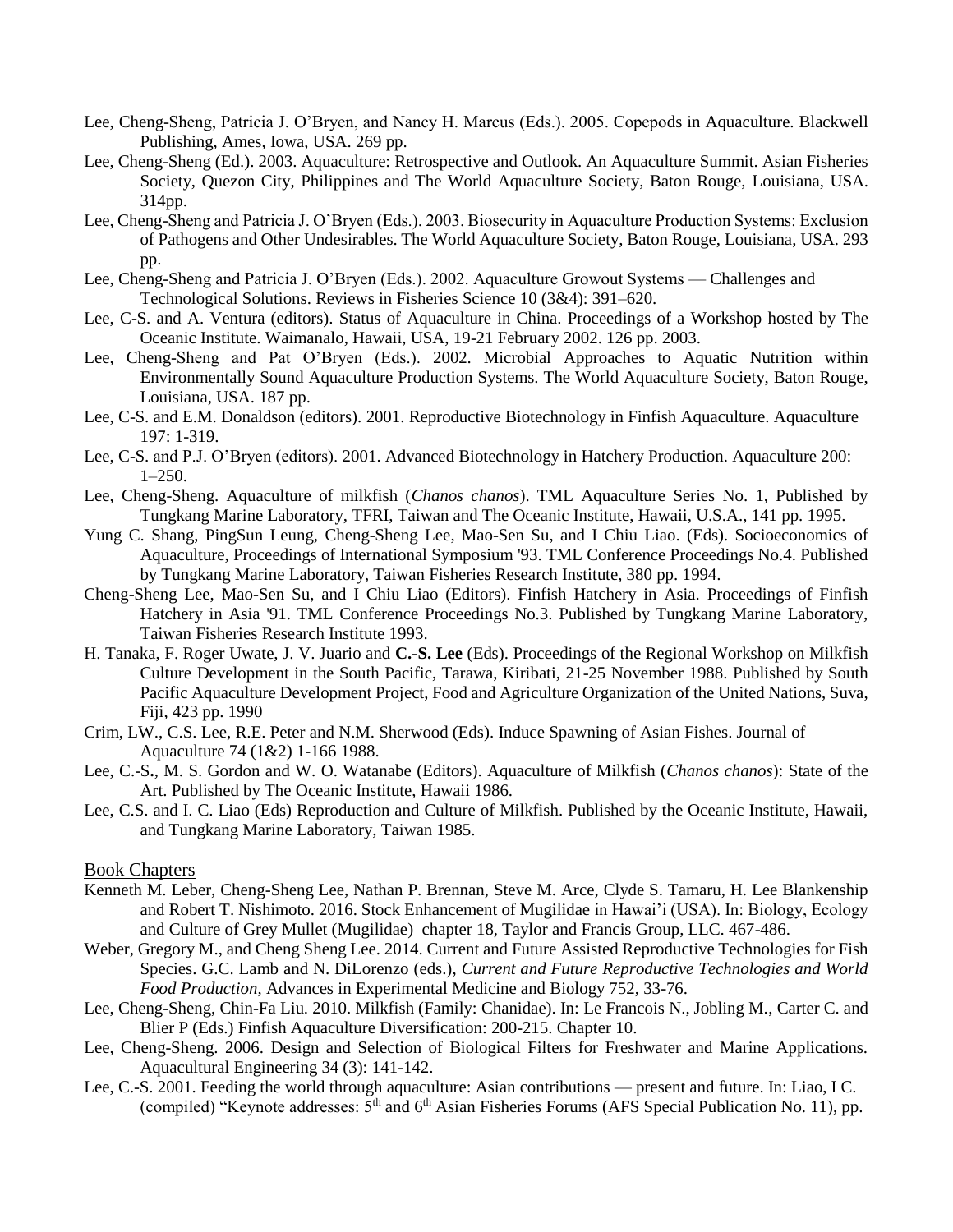#### 63–77, Asian Fisheries Society, Manila, Philippines.

#### Technical Editor:

Author and co-author for two books Co-Editor for 21 books/special publications, published by various publishers Guest Editor, Journal of the World Aquaculture Society 41:173-280. 2007 Guest Editor, Aquaculture Engineering 34(3). 2006 Guest Editor, Aquaculture 226(1-4). 2003 Guest Editor, Review in Fisheries Science 10(3-4). 2002 Guest Editor, Aquaculture 200(1–2). 2001 Guest Editor, Aquaculture 197(1–4). 2001

#### Conference Proceedings

#### Refereed Journal Publications **(Exclude 2000 and before)**

- Lee, Cheng-Sheng. 2021. Sustain seafood resources in the U.S. affiliated Pacific islands- status and strategies. Bull. Jap. Fish. Res. Edu. Agen. No. 50, 67- 74.
- Lee, Cheng Sheng. 2019. Challenges and opportunities of IMTA in Hawaii and beyond. Bull. Jap. Fish. Res. Edu. Agen. No. 49, 129- 134.
- Sumirasa, Gede, Fuad Cholick, Taufik Ahmad, Katsumi Aida, Cheng-Sheng Lee, Harry Ako and Clyde S. Tamaru. Status of Milkfish Culture in Indonesia: An Example of What Happens with Technological Changes. World Aquaculture March 2019, 38-44.
- Ju, Zhi Yong, Dong-Fang Deng, Peter Hutchinson, Cecilia Viljoen, Justin Reinicke, David Horgen, Luke Howard & Cheng-Sheng Lee. 2016. Effects of diets on the shell pigmentation of abalone (*Haliotis discus hannai*) and identification of pigments in abalone shells. Aquaculture Research 47: 4004-4014.
- Wang, Heng, Thomas Iwar, Baoping Zhao, CS Lee, Jinzeng Yang. Aug 2010. Identification of Microsatellite DNA Markers for Pacific Threadfin Parentage Assignment. Journal of World Aquaculture Society Vol 41, No.4: 640-647.
- Kang, H.Y., P.Y. Yang, W.G. Dominy, C.S. Lee. 2010. Bioprocessing papaya processing waste for potential aquaculture feed supplement - Economic and nutrient analysis with shrimp feeding trial. Bioresource Technology 101 (2010) 7973-7979
- Hardy, Ronald W. and Cheng-Sheng Lee. 2010. Aquaculture feed and seafood quality. Bulletin of Fisheries Research Agency No. 31: 43-50
- Lee, Cheng-Sheng. 2009. Introduced Species and Aquaculture. Bulletin of Fisheries Research Agency No. 29: 69- 78
- Lee, Cheng-Sheng. 2006. Design and Selection of Biological Filters for Freshwater and Marine Applications. Aquacultural Engineering 34 (3): 141-418.
- Lee, Cheng-Sheng and Patricia J. O'Bryen (Eds.). 2003. Management of Aquaculture Effluents. Aquaculture 226 (1-4): 1-244.
- Moriwake, A., V. Moriwake, A.C. Ostrowski, and C.-S. Lee. 2001. Natural spawning of the bluefin trevally *Caranx melampygus* in captivity. Aquaculture 203: 159–164.
- Lee, Cheng-Sheng and Edward M. Donaldson. 2001. General discussion on "Reproductive biotechnology in finfish aquaculture." Aquaculture 197: 303–320.
- Lee, C.-S. and A. C. Ostrowski. 2001. Current status of marine finfish larviculture in the United States. Aquaculture 200: 89–109.
- Lee, C.-S., Ellis, S. and K. L. Awaya. 2001. Giant clam farming in the U.S. affiliated Pacific Islands. World Aquaculture 32(3): 21–63.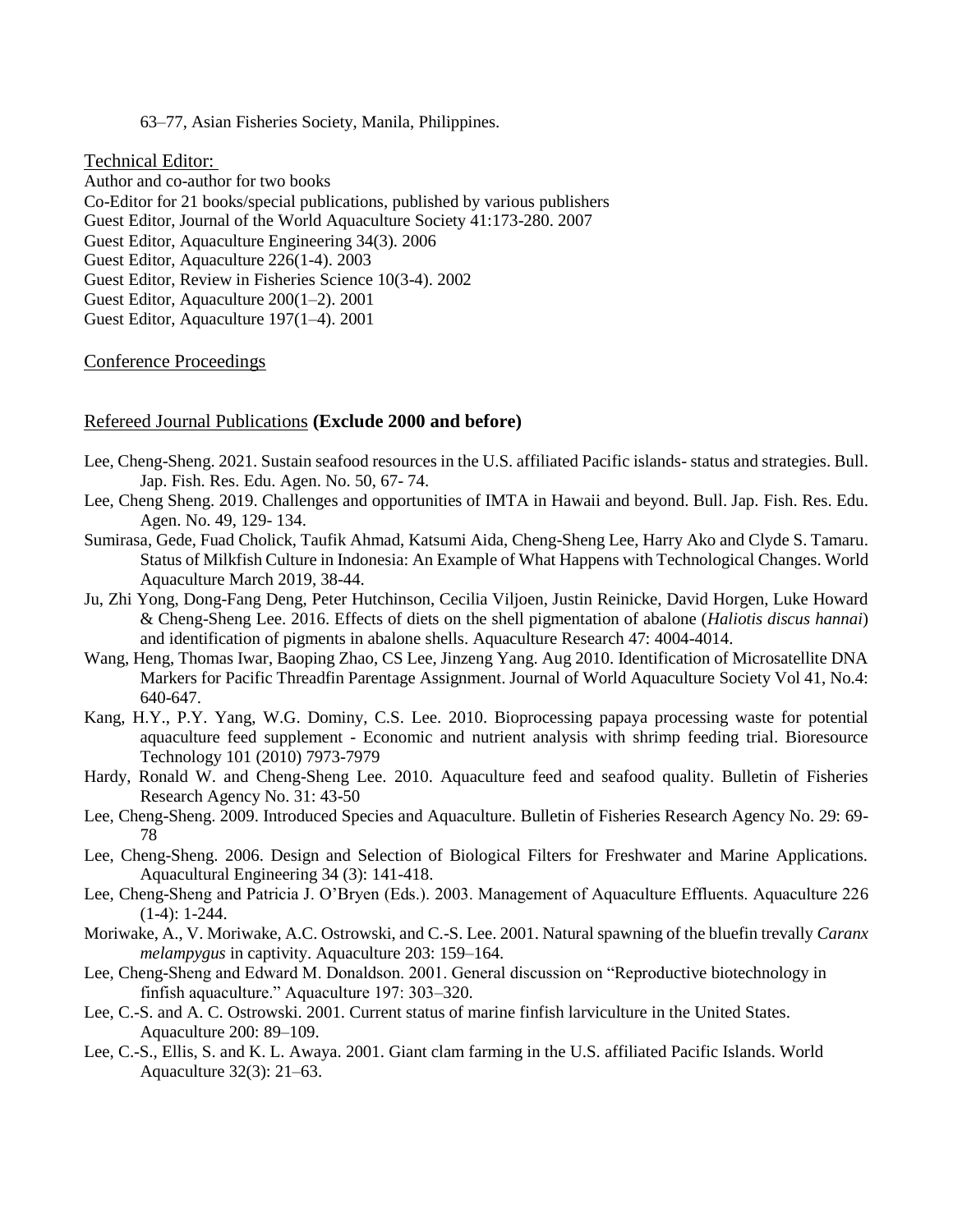Extension Publications

# Creative Works (i.e., Extension Videos, Websites, Blogs, Creative Designs and Exhibitions, etc.)

Leadership Roles (Committees, Boards, Advisory, etc.)

**Graduate Students (Most recent year only)**<br>Category Mumber of Students Category **Number of Students** Number that Graduated *Chair* of Master Committees *Chair* of PhD Committees Member of Master Committees Member of PhD Committees

|                     | Grant Support (Excluded 2015 and before)                                                                    |
|---------------------|-------------------------------------------------------------------------------------------------------------|
| Title of Grant:     | FY21 Regional Aquaculture Center—Center for Tropical and Tropical Aquaculture                               |
| Source of Grant:    | National Institute of Food and Agriculture                                                                  |
| Dollar Value:       | \$968,000                                                                                                   |
| Dates of Grant:     | 9/1/2021-8/31/2025                                                                                          |
| Role (PI, CoPI):    | PI                                                                                                          |
| Title of Grant:     | Assessing Economic Feasibility of Aquaculture Feed Production in Hawaii                                     |
|                     | Source of Grant: US Department of Commerce                                                                  |
| Dollar Value:       | \$226,763                                                                                                   |
| Dates of Grant:     | 12/1/2020-11/30/2022                                                                                        |
| Role (PI, CoPI): PI |                                                                                                             |
| Title of Grant:     | FY20 Regional Aquaculture Center—Center for Tropical and Tropical Aquaculture                               |
| Source of Grant:    | National Institute of Food and Agriculture                                                                  |
| Dollar Value:       | \$924,280                                                                                                   |
| Dates of Grant:     | 9/1/2020-8/31/2025                                                                                          |
| Role (PI, CoPI):    | PI                                                                                                          |
| Title of Grant:     | Assessing Public Perceptions of Aquaculture and the Broader Impacts of K-12<br><b>Aquaculture Education</b> |
|                     | Source of Grant: US Department of Commerce                                                                  |
| Dollar Value:       | \$165,582                                                                                                   |
| Dates of Grant:     | 9/1/2019-6/30/2022                                                                                          |
| Role (PI, CoPI): PI |                                                                                                             |
|                     |                                                                                                             |
| Title of Grant:     | FY19 Regional Aquaculture Center—Center for Tropical and Tropical Aquaculture                               |
| Source of Grant:    | National Institute of Food and Agriculture                                                                  |
| Dollar Value:       | \$929,280                                                                                                   |
| Dates of Grant:     | 9/1/2019-8/31/2023                                                                                          |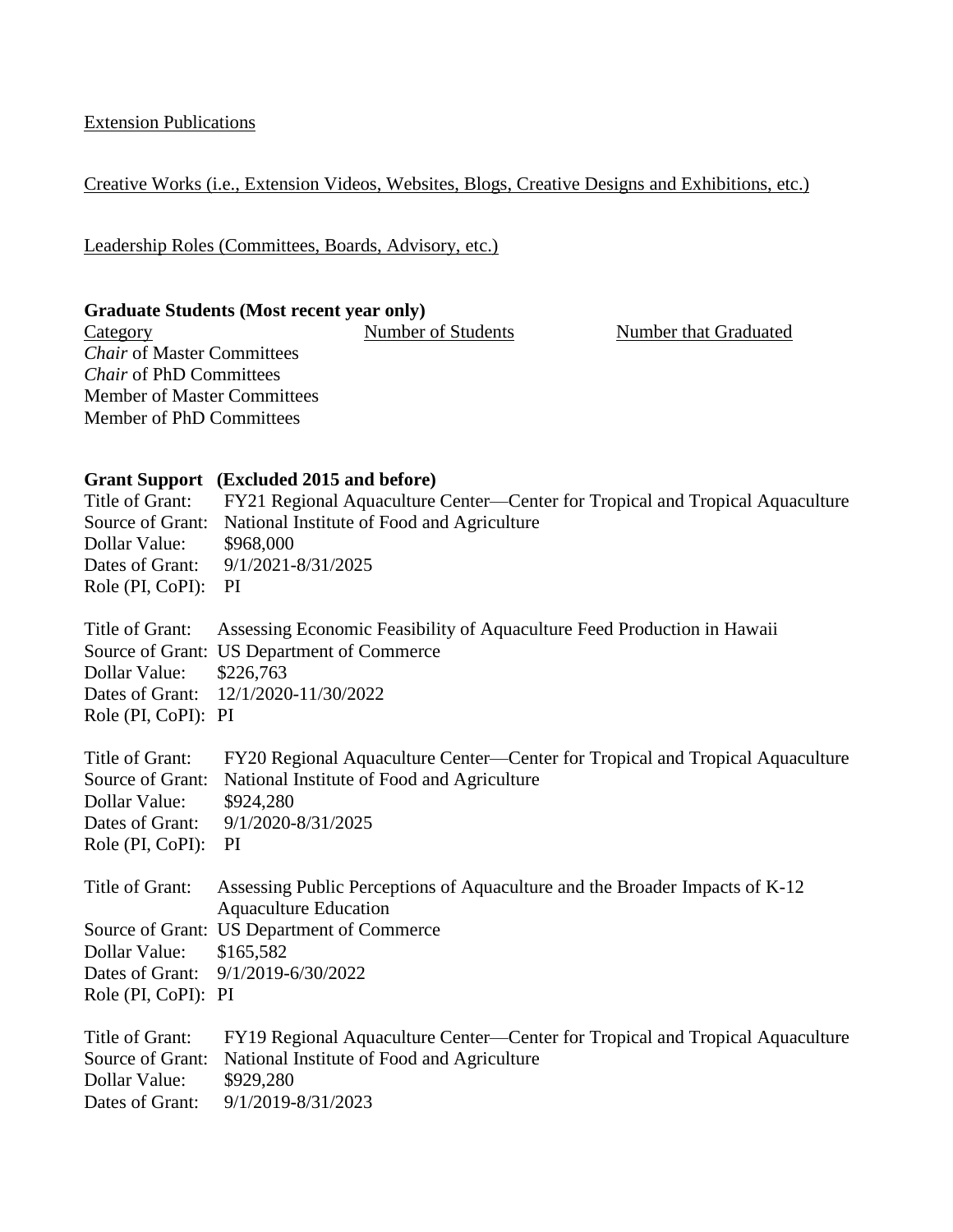Role (PI, CoPI): PI

| Title of Grant:  | FY18 Regional Aquaculture Center—Center for Tropical and Tropical Aquaculture |
|------------------|-------------------------------------------------------------------------------|
| Source of Grant: | National Institute of Food and Agriculture                                    |
| Dollar Value:    | \$929,280                                                                     |
| Dates of Grant:  | 9/1/2018-8/31/2023                                                            |
| Role (PI, CoPI): | <b>PI</b>                                                                     |
| Title of Grant:  | FY17 Regional Aquaculture Center—Center for Tropical and Tropical Aquaculture |
| Source of Grant: | National Institute of Food and Agriculture                                    |
| Dollar Value:    | \$743,424                                                                     |
| Dates of Grant:  | 9/1/2017-8/31/2021                                                            |
| Role (PI, CoPI): | <sub>PI</sub>                                                                 |
| Title of Grant:  | FY16 Regional Aquaculture Center—Center for Tropical and Tropical Aquaculture |
| Source of Grant: | National Institute of Food and Agriculture                                    |
| Dollar Value:    | \$739,960                                                                     |
| Dates of Grant:  | 9/1/2016-8/31/2021                                                            |
| Role (PI, CoPI): | PI                                                                            |

## **Presentations at Conferences (Excluded 2013 and before)**

Title: Ocean Food Security in Hawaii Authors (put an asterisk on the presenter): Cheng Sheng Lee\* Name of Conference: Aloha ʻAina Academy 2021: Ocean Food Systems Date of Presentation: 2021

Title: Assessing Public Perceptions of Aquaculture and the Broader Impacts of K-12 Aquaculture Education Authors (put an asterisk on the presenter): Cheng Sheng Lee\*, Catherine Chan and Leiana Opunui\* Name of Conference: QAR Research Symposia: Exploring New Aquaculture Opportunities and Social/Economic/Behavioral Needs in Aquaculture Date of Presentation: 2021

Title: Aquaculture in Fisheries Management Plan Authors (put an asterisk on the presenter): Cheng Sheng Lee\* Name of Conference: Indo-Pacific Maritime Security Exchange Date of Presentation: 2021

Title: Environment and Seafood Quality Authors (put an asterisk on the presenter): Cheng Sheng Lee Name of Conference: Special lecture for Hainan Tropical Ocean University delegation Date of Presentation: 2020

Title: Sustain seafood resources in the U.S. affiliated Pacific islands- status and strategies Authors (put an asterisk on the presenter): Cheng Sheng Lee Name of Conference: US-Japan Natural Resources panel meeting Date of Presentation: 2019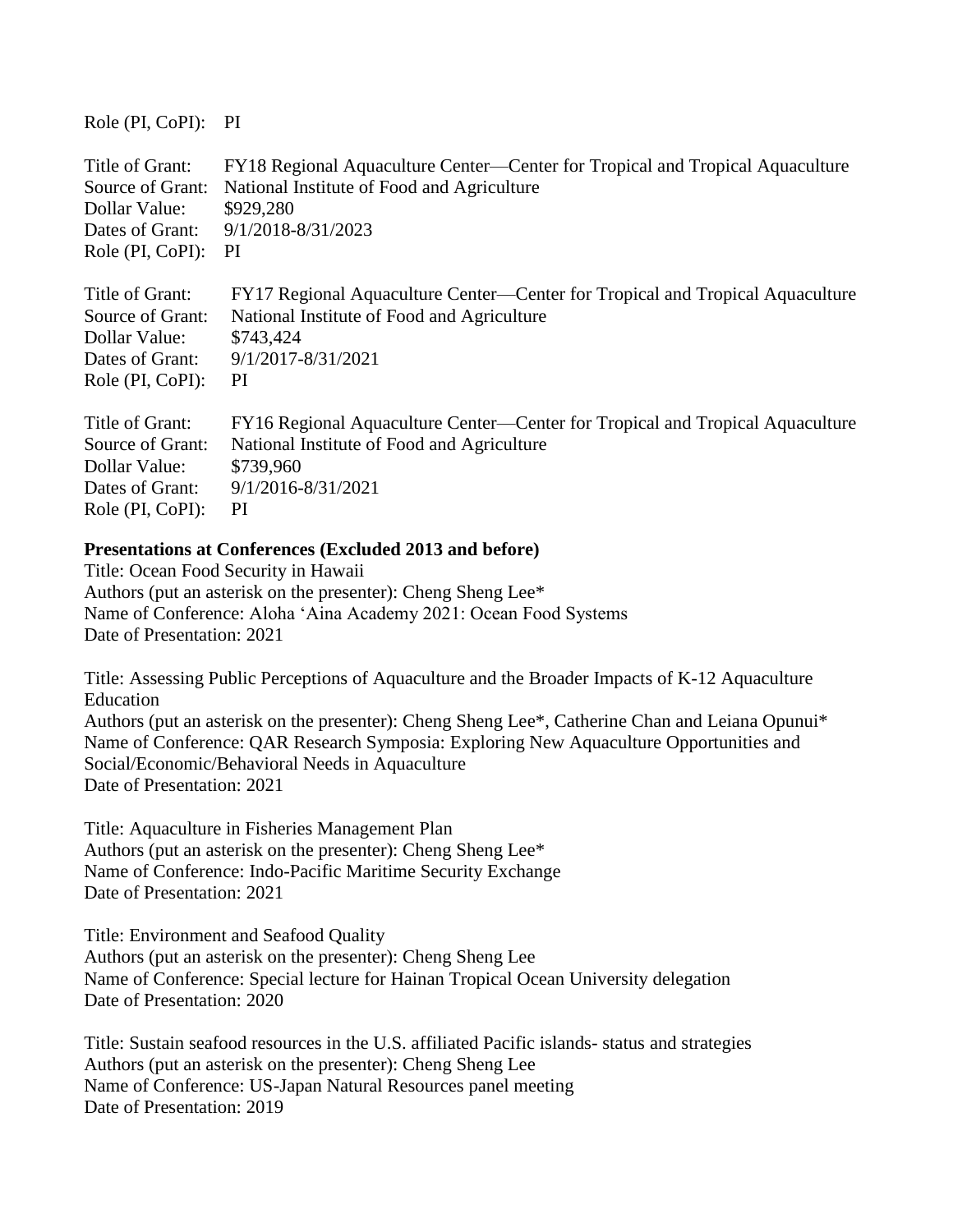Title: Natural Resources Utilization in Hawaii and U.S. affiliated Pacific islands Authors (put an asterisk on the presenter): Cheng Sheng Lee Name of Conference: Sanya Forum\_Smart Ocean and Future Agriculture, China Date of Presentation: 2019

Title: Lessons from a 40-year Research Career Authors (put an asterisk on the presenter): Cheng Sheng Lee Name of Conference: Special lecture at Chinese Culture University in Taiwan Date of Presentation: 2019

Title: NIFA Pacific Regional Aquaculture Center: Exploration Of Aquaculture Opportunities In US Affiliated Pacific Islands Authors (put an asterisk on the presenter): Cheng Sheng Lee Name of Conference: World Aquaculture society annual meeting Date of Presentation: 2019

Title: General (esp. Marine) Aquaculture Authors (put an asterisk on the presenter): Cheng Sheng Lee Name of Conference: USDA ARS webinar to the public Date of Presentation: 2018

Title: Aquaculture and Seafood Quality Authors (put an asterisk on the presenter): Cheng Sheng Lee Name of Conference: Special lecture for Hainan Tropical Ocean University delegation. Date of Presentation: 2018

Title: CTSA, Aquaculture and You Authors (put an asterisk on the presenter): Cheng Sheng Lee Name of Conference: Public talk to Maui community Date of Presentation: 2017

Title: IMTA and Sustainable Aquaculture Authors (put an asterisk on the presenter): Cheng Sheng Lee Name of Conference: IMTA international symposium in Busan, Korea. Date of Presentation: 2017

Title: Aquaculture Education in 21st Century. Authors (put an asterisk on the presenter): Cheng Sheng Lee Name of Conference: Special lecture for Hainan Tropical Ocean University delegation. Date of Presentation: 2017

Title: Challenges and opportunities of IMTA in Hawai'i and beyond Authors (put an asterisk on the presenter): Cheng Sheng Lee Name of Conference: US-Japan Natural Resources panel meeting Date of Presentation: 2017